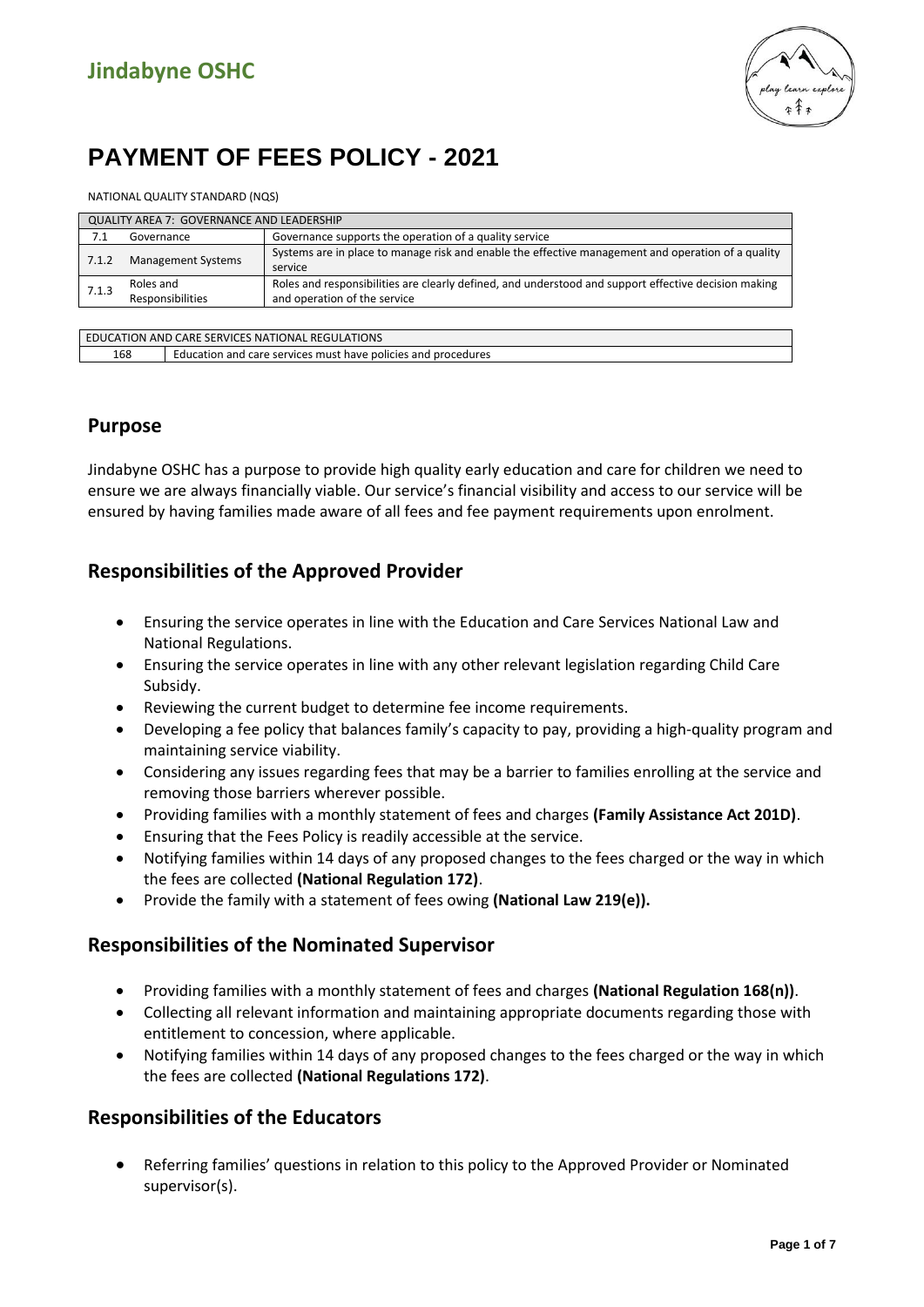# **Jindabyne OSHC**



# **Responsibilities of the Family**

- Reading this policy and referring any questions, queries or concerns to the nominated supervisor.
- Obtain a Customer Reference Number (CRN) from Centrelink as soon as practical before or after enrolment at the service to ensure benefits are received.
- Any enrolling families from 30 March 2018 must complete a Complying Written Arrangement (CWA).
- Record the arrival and departure times.
- Complete a 3-step activity test to determine the family Child Care Subsidy (CCS) percentage.
- Provide documentation for additional absence days as required.
- Provide 2 weeks (14days) notice of withdrawal from service for permanent bookings. If child does not attend during this notice period full fees will be chargeable.
- Notifying the Approved Provider if experiencing difficulties with the payment of fees to see what assistance can be offered.

# **Fee Payable/Accounts**

- The Approved Provider will determine the required fee level to meet budget prediction for the year.
- The fee schedule and fees payment policy will be fully explained to families during the enrolment process.
- Fees payable will be based on session(s) amount.
- Families will be given minimum of 14 days' notice of any fee increase or any change to the Fees Policy **(National Regulation 172)**.
- A statement of fees will be sent to the family fortnightly in accordance with Australian Government requirements.
- Fee payment will be recorded according to Australian Government requirements. Families can also view details about their childcare usage and total fees charged and the fee reductions calculated by the Family Assistance Office.
- Families should contact the service to advise of their child's inability to attend as soon as this is known. Fees will still be required on days the child would normally attend.

### **Enrolment Fee**

• An enrolment fee of \$30 per family is charged upon confirmation of enrolment. This fee must be paid prior to commencement at the Service.

# **Child Care Subsidy (CCS) and the Child Care Subsidy System (CCSS)**

- Our service will comply with the Australian Government requirements to be an approved education and care service for the purposes of Child Care Subsidy. The online Child Care Subsidy System (CCSS) reporting requirements and any other requirements for claiming and administering Child Care Subsidy will be maintained by the service.
- It is the enrolling family's responsibility to complete and lodge their activity test with Centrelink to outline their benefits.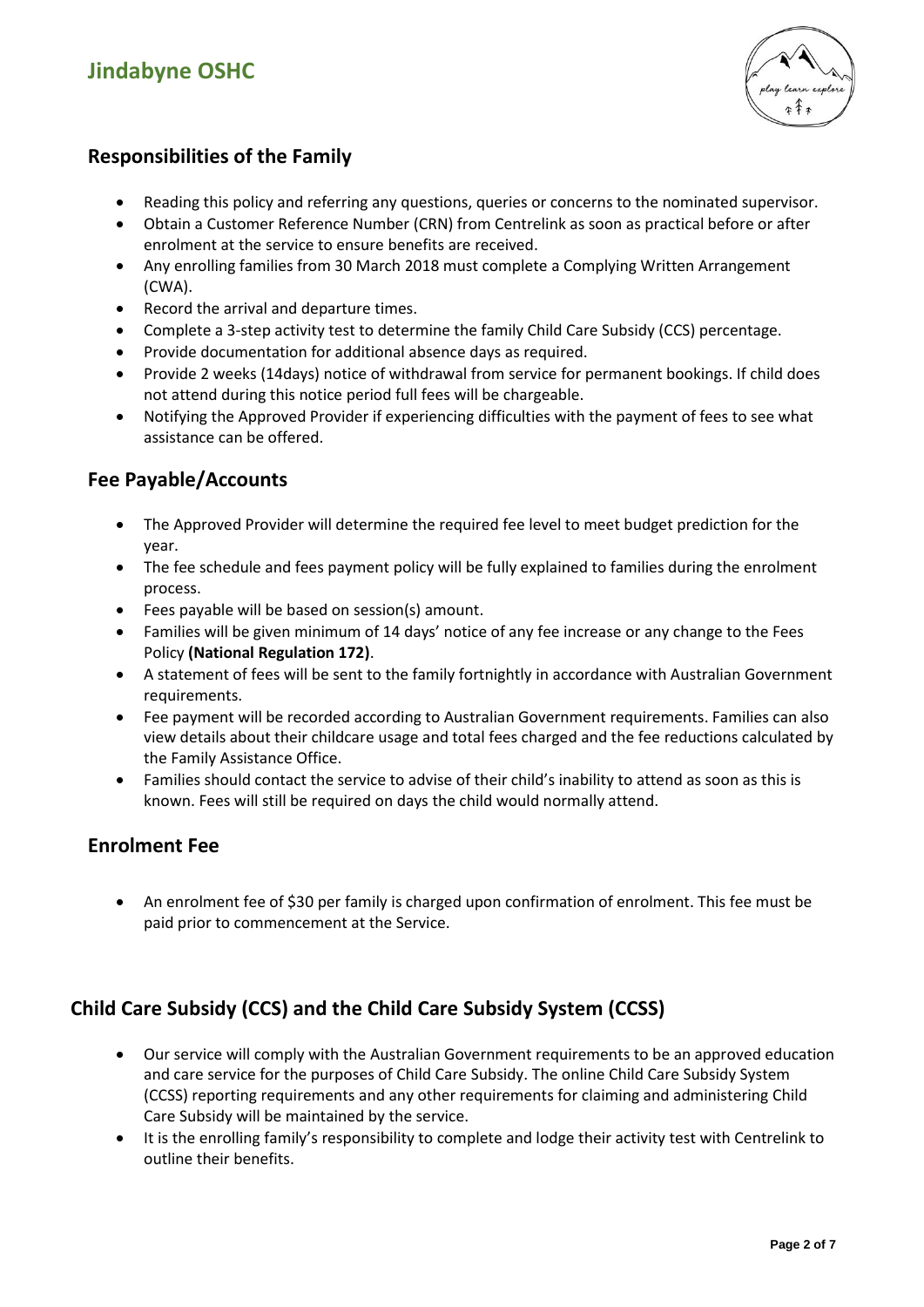# **Jindabyne OSHC**



- All fees are charged reported to the CCSS. Each family's eligibility for Child Care Subsidy is then calculated and the service is then forwarded these funds. Deductions may then be made to each individual family's accounts.
- Any changes in a family financial circumstance may result in cancellation or reduction of their CCS. It is the family's responsibility to contact Centrelink if they wish to dispute this or discuss it further.
- CCS will be deducted from a family's fee within 14 days of the service being notified of the amount via CCSS.
- Families will only be eligible for CCS if childcare attendance records are accurately completed and signed by the family or other responsible adult, and other eligibility requirements are met.
- Families are entitled to 42 absence days for each registered child in each financial year. CCS is paid for these days provided that the child would normally attend on that day, and fees have been charged.
- Additional absence can be claimed when the first 42 days have been used. Supporting documentation may be required for approval of additional absences.
- All documentation pertaining to CCS will be kept for the specified period of time and made available to the Australian Government on request.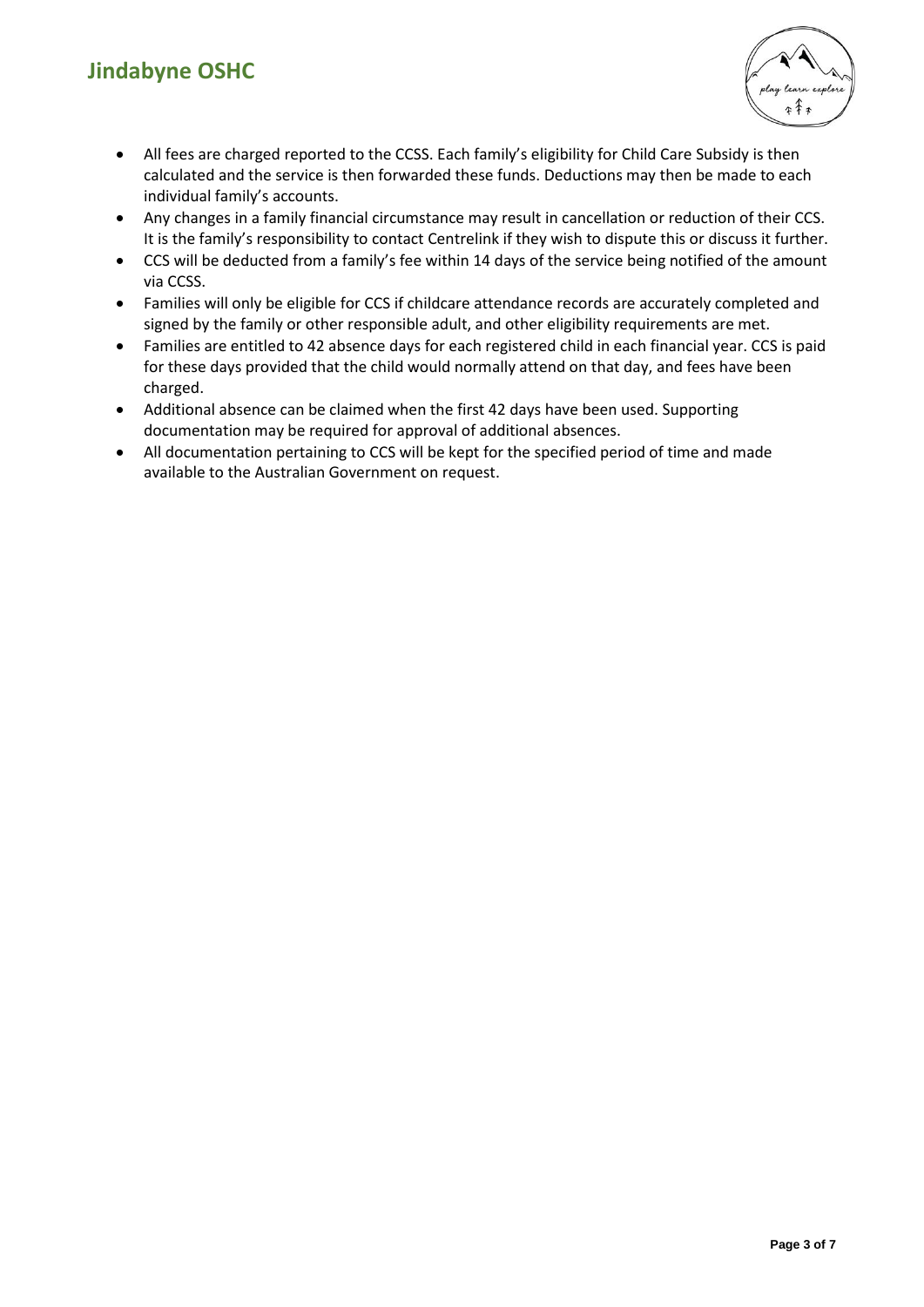

#### **Calculating the amount of Child Care Subsidy -**

| Step 1 | Work out the individual's activity<br>test result, in relation to the child,<br>for the CCS fortnight that includes<br>the week (see clause 11 of this<br>Schedule).                                                                                                                                                                                                                                                                                            | If the activity test result<br>is zero, the amount of<br>childcare subsidy for the<br>individual for the week,<br>for the sessions of care<br>provided by the service<br>to the child, is nil | Otherwise, go to step 2                                                                                                                                                            |
|--------|-----------------------------------------------------------------------------------------------------------------------------------------------------------------------------------------------------------------------------------------------------------------------------------------------------------------------------------------------------------------------------------------------------------------------------------------------------------------|-----------------------------------------------------------------------------------------------------------------------------------------------------------------------------------------------|------------------------------------------------------------------------------------------------------------------------------------------------------------------------------------|
| Step 2 | Work out whether the annual cap<br>applies to the individual for the<br>income year in which the CCS<br>fortnight starts (see subclause (2)).                                                                                                                                                                                                                                                                                                                   | If the annual cap:<br>(a) applies; and<br>(b) has already been<br>reached for the child for<br>the income year (see<br>subclause (3))                                                         | the amount of childcare<br>subsidy for the individual<br>for the week, for the<br>sessions of care provided<br>by the service to the child,<br>is nil. Otherwise, go to<br>step 3. |
| Step 3 | Identify all the sessions of care:<br>(a) provided by the service to the<br>child in the week; and<br>(b) for which the individual is<br>eligible for CCS.                                                                                                                                                                                                                                                                                                      |                                                                                                                                                                                               |                                                                                                                                                                                    |
| Step 4 | Work out the hourly rate of CCS for<br>the individual for each of those<br>sessions of care (see clause 2).                                                                                                                                                                                                                                                                                                                                                     | If the applicable<br>percentage is 0% for<br>each of those sessions<br>of care, the amount of<br>childcare subsidy for the<br>individual for the week,<br>for those sessions, is nil.         | Otherwise, go to step 5                                                                                                                                                            |
| Step 5 | Work out the activity-tested amount<br>of CCS for those sessions of care (see<br>clause 4).                                                                                                                                                                                                                                                                                                                                                                     |                                                                                                                                                                                               |                                                                                                                                                                                    |
| Step 6 | The amount of CCS for the individual<br>for the week, for the sessions of care<br>identified in step 3, is:<br>the activity-tested amount; or<br>(a)<br>(b)<br>if the annual cap applies to the<br>individual for the income year in<br>which the CCS fortnight that includes<br>the week starts, and the difference<br>between the annual cap and the<br>total previous CCS (see subclause<br>(3)) is less than the activity-tested<br>amount-that difference. |                                                                                                                                                                                               |                                                                                                                                                                                    |

*Note: An individual who is receiving CCS by fee reduction might have a lower amount passed on the amount worked out under this method statement, because of a withholding amount in relation to the payment. See Sections 67EB and 201a of the Family Assistance Administration Act.*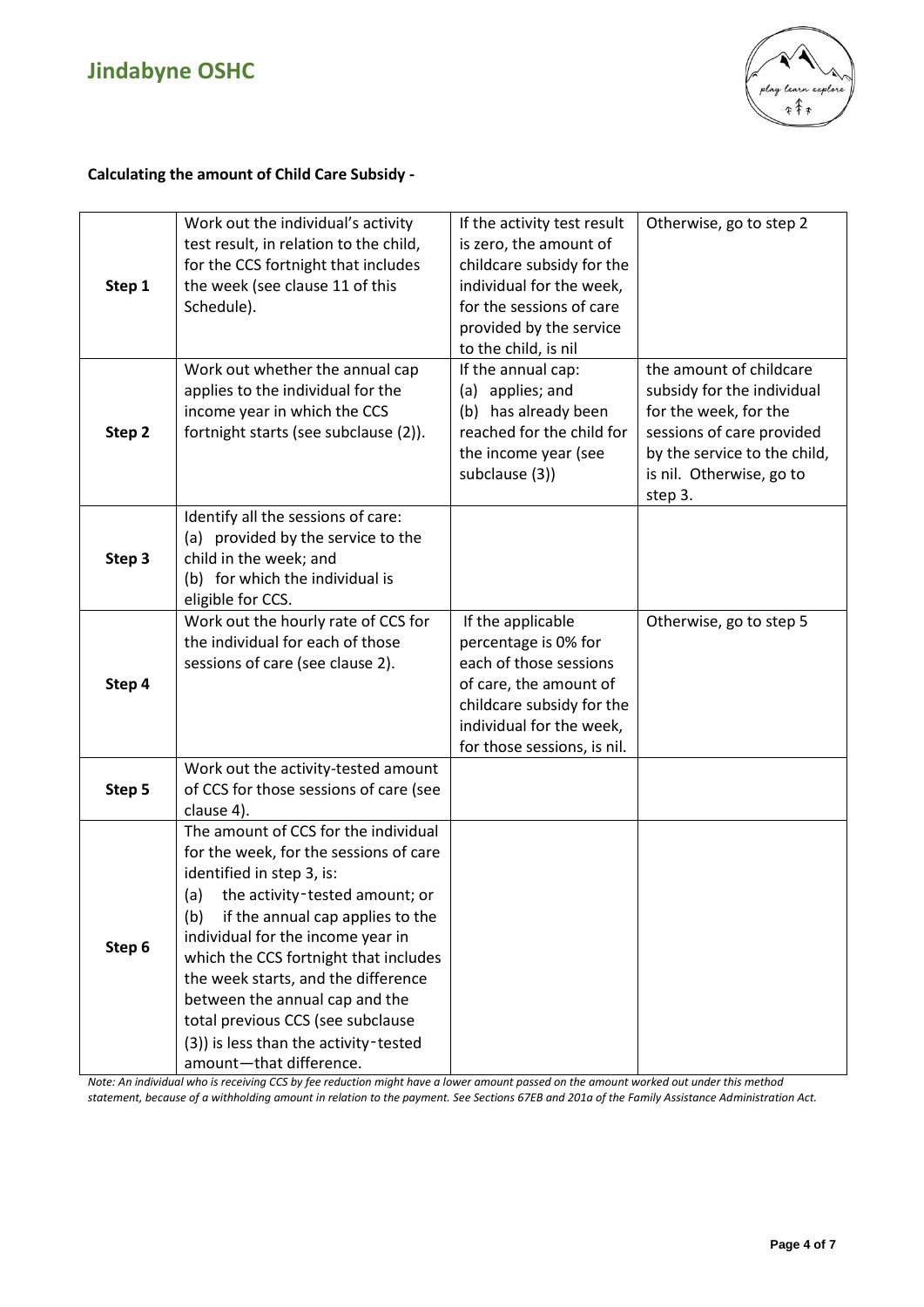



**What information is required in statements?**

| <b>Service Details</b>   | Name of Service           | <b>Australian Business</b><br>Number | Childcare Benefit<br>Approval ID |
|--------------------------|---------------------------|--------------------------------------|----------------------------------|
|                          |                           |                                      |                                  |
|                          | Name of person who        | Name of Child(ren) to                | Enrolment ID(s) for the          |
| <b>Family Details</b>    | statement is issued       | who care was provided                | children                         |
|                          |                           |                                      |                                  |
|                          | Weekly total number of    | Total number of hours of             | Number of absence days           |
|                          | hours of care for where   | care provided to the                 | used in the period               |
| <b>Care Details</b>      | the fees were reduced     | child; show both as daily            | covered by the                   |
|                          | by fee assistance         | and weekly amounts                   | statement                        |
|                          | payments                  |                                      |                                  |
|                          | Amount of fees charged    | Amount of fee assistance             |                                  |
|                          | for the session(s) before | payments for the                     |                                  |
| <b>Financial Details</b> | any fee assistance        | session(s) (if any)                  |                                  |
|                          | payments are taken into   |                                      |                                  |
|                          | account (the total fee)   |                                      |                                  |
| <b>Statement Period</b>  | Start and end dates of    | Date of issue of the                 |                                  |
| <b>Details</b>           | the statement period      | statement                            |                                  |

### **Complying Written Arrangement**

A Complying Written Arrangement (CWA) is an ongoing agreement between an ECEC service provider and a Parent/Guardian, to provide care in return for fees. The CWA must contain a minimum amount of information as defined by the Government.

Service providers are required to have a CWA in place for each child in their care, as set out in subsection 200B (3) of the Family Assistance Administration Act.

#### **A CWA is required for both of the following:**

- *Transitioning families:* For the purpose of the transition, a family deemed to be a "transitioning family" must have been enrolled at your ECEC service prior to 29th March 2018.
- *New families:* For all families who have started attending ECEC services 30 March 2018 onwards, the service provider must ensure that they have all the information as specified in the Secretary's Rules regarding CWAs.

Names and Contact details of the parties to the arrangement

The date the arrangement was entered into

The name and date of birth of the child to whom the session of care is proposed to be provided Whether the care will be provided on a routine basis under the arrangement

- Details about days on which sessions of care will usually be provided
- Usual start and end times for these sessions of care

Whether care may be provided casual basis

Details about fees proposed to be charged to the individual for the sessions of care provided under the arrangement.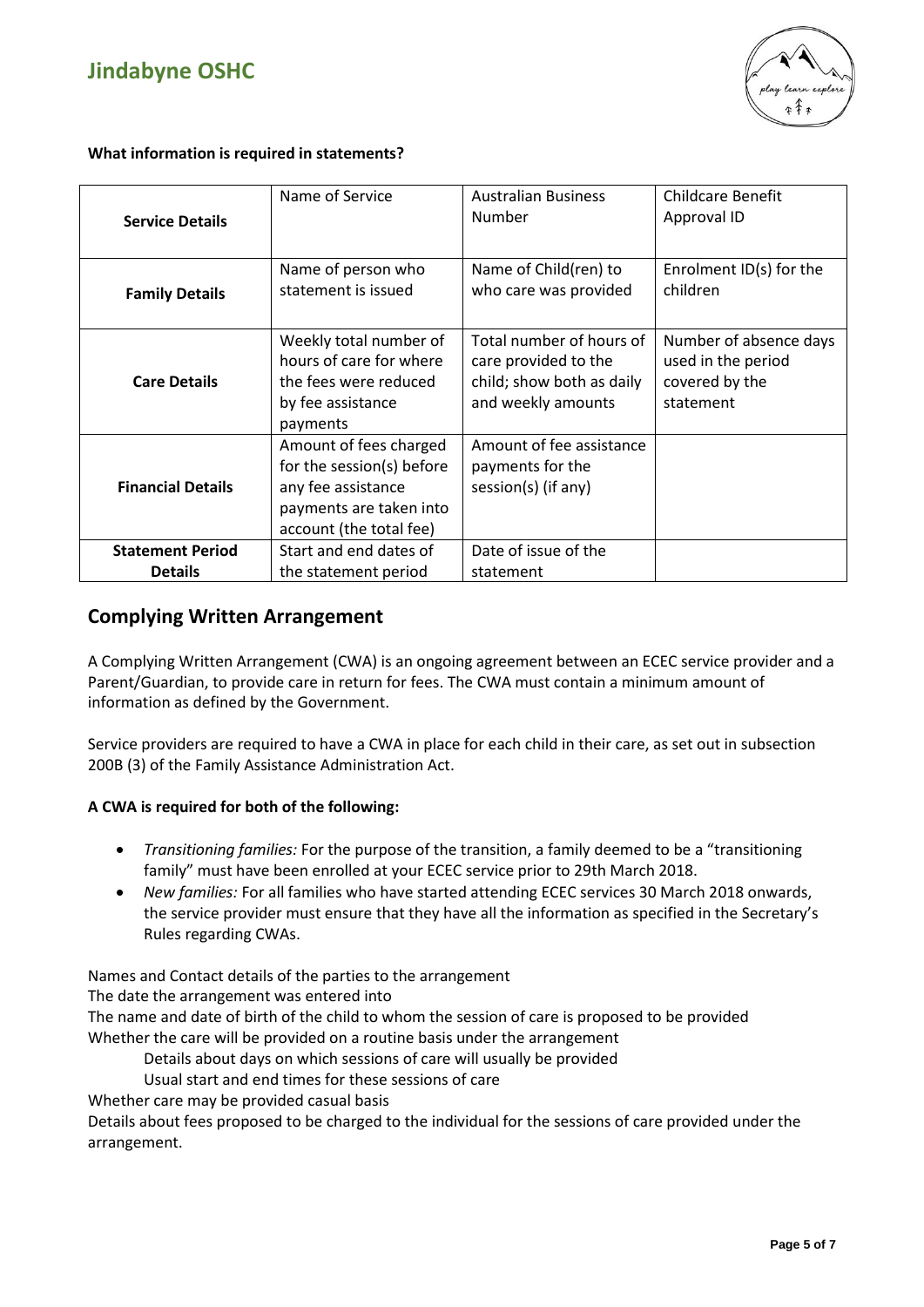# **Jindabyne OSHC**



# **Payment of Fees**

- Fees are payable from the agreed commencement date and must be paid in advance.
- Fees may be paid by eftpos, electronic transfers, direct debit or debit success.
- A child's position will be terminated if payment has not been made after 2 weeks, for which the family will receive a final letter terminating the child's position. At this time the Service will initiate its debt collection process, while following privacy and conditional requirements.

### **Change of Fees**

• Fees are subject to change at any time provided a minimum of two weeks written notice is given to all families.

# **Overdue Fees**

Families with overdue fees will be encouraged by the Nominated Supervisor to discuss any difficulties they may have in meeting payments and make suitable arrangements to pay, including the option of a payment plan.

If this is not done, or the agreed arrangements are not kept, the matter may be referred to a debt collector and/or cancellation of the child's booking may occur.

A review of the child's enrolment will occur where families are consistently late with fee payment.

# **Termination of Enrolment**

Parents are to provide two weeks written notice of their intention to withdraw a child from the centre. If termination from the Service is required without notification, families can lose their Child Care Subsidy, resulting in the payment of requirement for full fees to be charged.

# **Late Collection charge**

Our service reserves the right to implement a late collection charge when families have not collected their child/ren from the service before closing time. This charge will be set at a rate determined by the Approved Provider and based on the service's need to recoup expended incurred in employee overtime wages.

### **Definitions, Terms & Abbreviations**

| <b>Term</b> | <b>Meaning</b>                       |
|-------------|--------------------------------------|
| <b>CCS</b>  | Child Care Subsidy                   |
| <b>CCSS</b> | Child Care Subsidy System            |
| <b>FAO</b>  | <b>Family Assistance Office</b>      |
| <b>CRN</b>  | <b>Customer Reference Number</b>     |
| <b>CWA</b>  | <b>Complying Written Arrangement</b> |